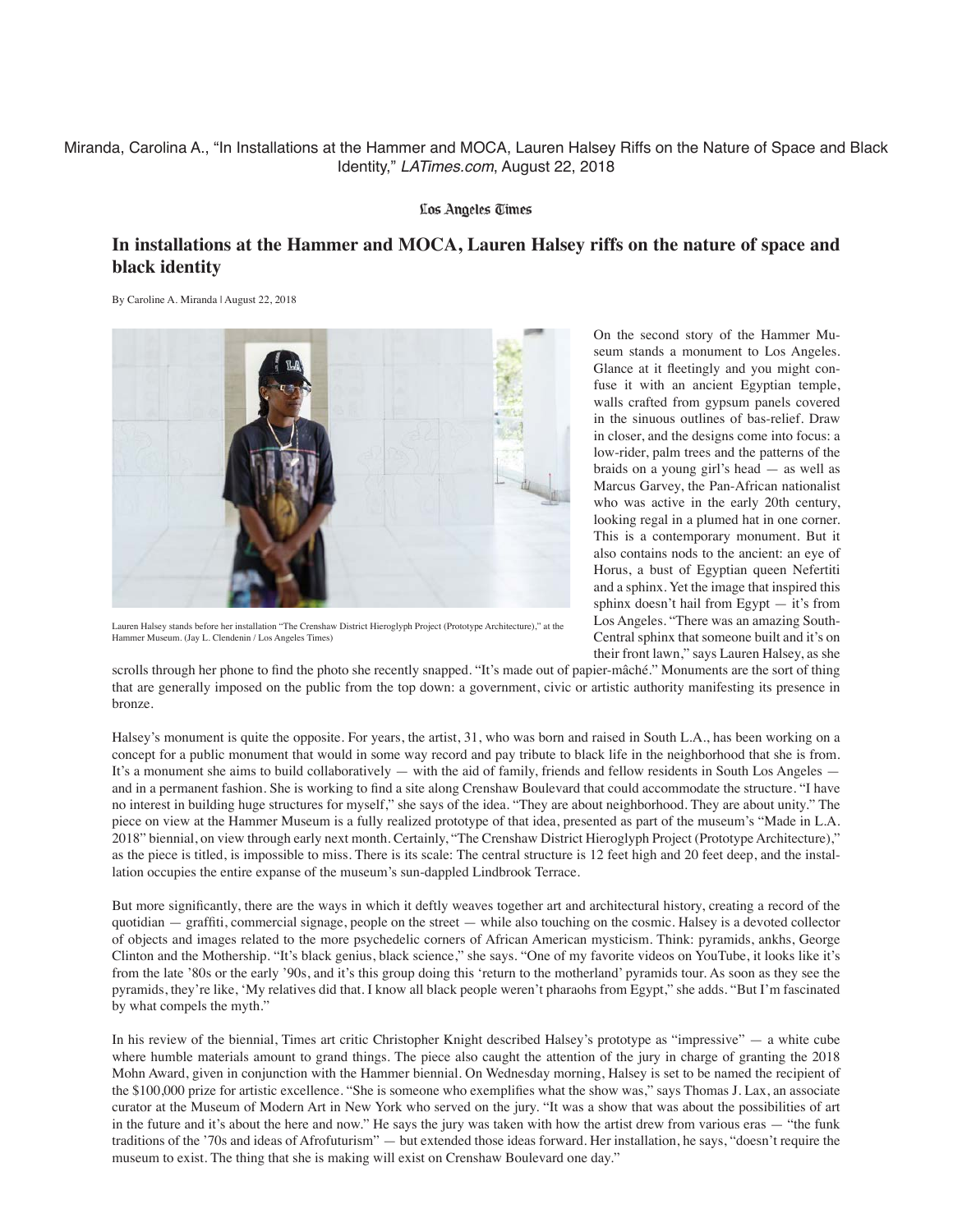## Miranda, Carolina A., "In Installations at the Hammer and MOCA, Lauren Halsey Riffs on the Nature of Space and Black Identity," *LATimes.com*, August 22, 2018



A view of Lauren Halsey's "The Crenshaw District Hieroglyph Project (Prototype Architecture)," at the Hammer Museum. (Jay L. Clendenin / Los Angeles Times)

My interview with Halsey took place before the Mohn Award was announced. But in a short email in response to the news, she stated: "This award affirms that artists can make work that's rooted in their community's concerns and experiences and it will resonate with a broader audience." The Crenshaw Boulevard prototype is not the only architectural piece that the artist has on display in Los Angeles right now. Across town, at the Museum of Contemporary Art on Grand Avenue, she has transformed a hallway area in the museum into a psychedelic grotto that also riffs on themes of the mystical. In it, the museum's tidy white walls seem to have been reconfigured into a bright cave. Its various crevices are stuffed with signifiers of blackness: a logo for Black 'n Gold weave hair, black figurines doing aerobics and playing basketball, ankh-laden carpets bearing powerful felines, street signage, brochures and bottles of essential oils that purport to channel the scent of "Oprah's Money."

Halsey has taken the white cube and made it whimsically, beguilingly, urgently and magically black.

"She's one of those people who is much more than just an artist," says Erin Christovale, a Hammer curator who helped organize the "Made in L.A." biennial. "She's an archivist. She's a funk aficionado. She's an architect. And she utilizes her art practice as a way to continue the legacy of black cultural production in this city in a really honorable way."

Halsey grew up in various neighborhoods in South Los Angeles with her mother, a schoolteacher and her father, an accountant. It was from him that she got her interest in the mystical. "I think I inherited the obsession with ancient Egypt and pharaonic architecture via my father and Parliament-Funkadelic and G-funk, and hearing friends and family freestyle these origin stories about black people," she says. "That was in my bones."

For much of her young life, she devoted herself to basketball. Halsey is slender and long-limbed, carrying herself with a low-key grace that is coupled with thoughtful determination. But her senior year of high school — she attended the Los Angeles Center for Enriched Studies, graduating in 2005 — she set basketball aside and began to focus on art. Making things had always been a part of her life. Her bedroom was even an evolving installation.

"My parents let me go crazy in my room," she says. "It was, like, covered in foil. It had collages. I collected signs, incense, mix CDs. I collected a lot of hair and things that were related to promise and myth. I like scents and incense and oils and imagining what gets summoned when you burn this or open that. Though I never open them," she adds. "But I love the titles. They are portals for me into a whole other world." She was a world-creator too.

In middle school, her aunt would ask her to help make sets out of cardboard for church plays. Later, in the 12th grade, the same aunt introduced her to Dominique Moody, a Los Angeles artist whose work is inspired by architecture, especially as it pertains to the African American experience. "She said, 'Why don't you take an architecture class?' " recalls Halsey. "I was interested in architecture because of how it says so



Lauren Halsey discussed her "Crenshaw District Hieroglyph Project" at the Hammer Museum. (Jay L. Clendenin / Los Angeles Times)